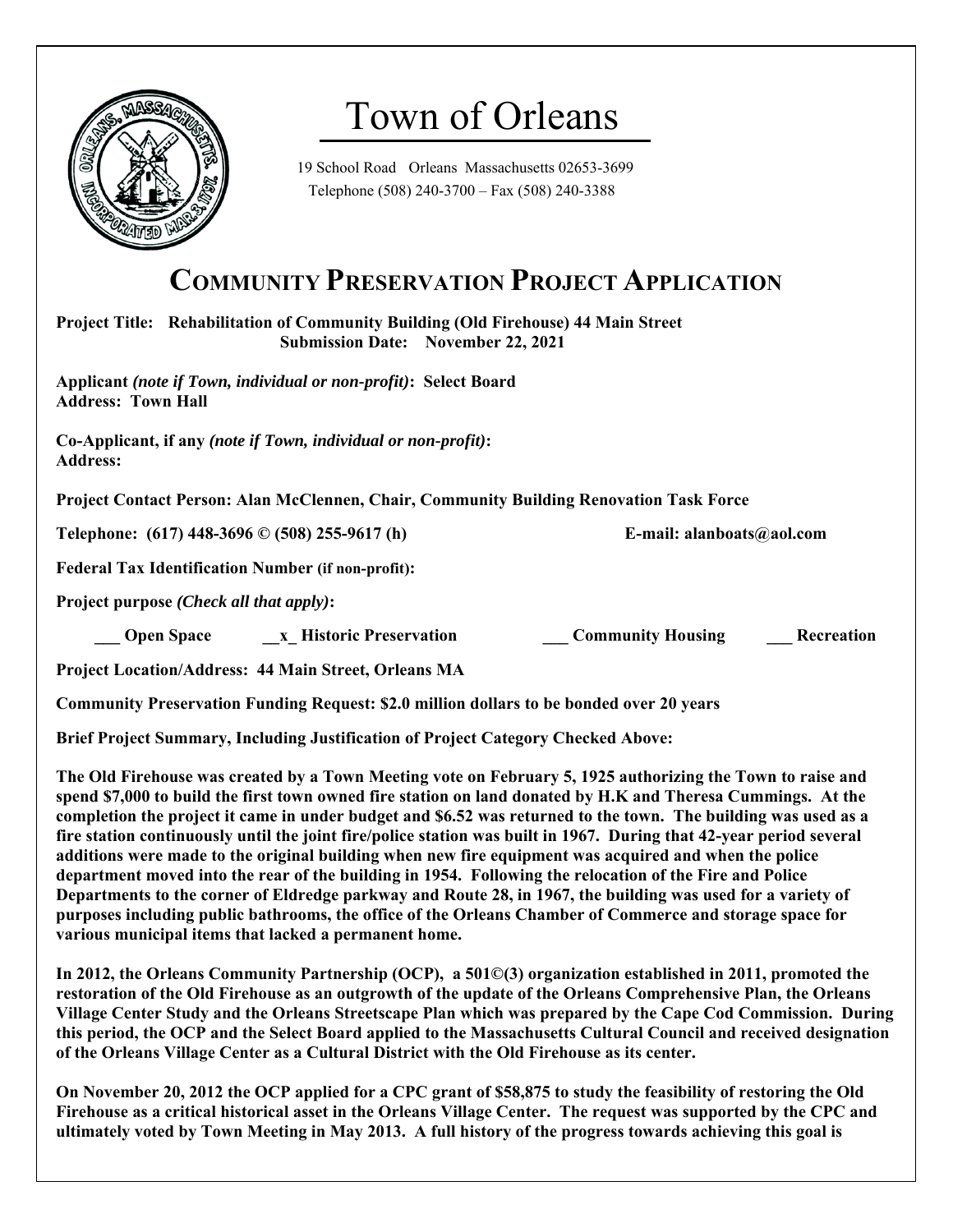**described in the narrative below which shows in detail the methodical approach that has been followed over the last 9 years to get to this application in final form. The applicant seeks \$2.0 million dollars to be bonded over 20 years for the rehabilitation of this historic asset.** 

#### **Please attach the following information with all applications:**

 **Detailed Narrative:** A complete and detailed description of the project including goals and objectives, consistency with Community Preservation Act goals, compatibility with the Orleans Community Preservation Plan and the Orleans Comprehensive Long-Range Plan, and relevance to the community and its needs.

The Old Firehouse has been cited by the Orleans Historical Commission as an important part of Orleans History and therefore eligible for funding under the provisions of the Community Preservation Act. It has received funding in three separate tranches from the CPC and Town Meeting.

At the annual town meeting of 2013 it was listed as project #4: Old Firehouse Restoration Feasibility Study in the amount of \$68,000. Prior to the affirmative vote at town meeting, it received support from the Select Board 5-0-0 and the Finance Committee 7-1-0. These funds were used to study the restoration potential of the building. The initial focus of the work included the preparation of a historic structures report. The report, entitled Orleans Old Firehouse Historic Building Survey was prepared by the architectural firm of Bargmann Hendrie + Archetype, Inc of Boston MA. The report is on file in the permanent records of the CPC. In summary, it found that the Old Firehouse could be rehabilitated and improved for multiple uses under the Secretary of the Interiors Standards for the Rehabilitation of Historic Structures.

At the annual town meeting of 2014, it was listed as Project # 1: Old Firehouse Restoration – Phase II. The purpose of this grant was to allow the OCP to move ahead with the results of the Historic Building Survey and the conceptional consensus as to reuse options and the preparation of biddable construction documents. The project received a favorable vote from town meeting after it received the CPC recommendation and support from the Select Board 5-0-0 and the Finance Committee 9-0-0.

Following the approval of the second round of funding, the Town Administrator determined that the town should conduct a peer review of the Phase 1 work prior to moving ahead with the preparation of biddable construction documents. Following a public procurement process CBI Consulting Inc from Boston was engaged to conduct a peer review of the work undertaken by Bargmann Hendrie + Archtype, Inc.in part because one of their options was to tear down the existing Old Firehouse and replace it with a reproduction on the same footprint but with more floor space in a full basement. This option would have made the entire project ineligible for CPC funding since the historic structure would have been demolished.

CBI was responsible for two reports under the peer review. The first involved work performed by CBI, BLW Engineers and Code Red Consultants. The three firms did a thorough review of all the options including architecture and code issues. Following that review their work was passed to PM&C, Inc for cost estimate. That report was submitted on September 29, 2017.

Based on the completion of the peer review process, the Select Board voted on November 17, 2017 to submit a CPC request for \$75,000 to prepare plans and specifications and bidding documents for the rehabilitation of the Old Firehouse. The annual town meeting of 2018 approved Project #1: Old Firehouse Plans and Specifications. The Select Board supported the grant request 3-0-0 and the Finance Committee supported it 8-0-0.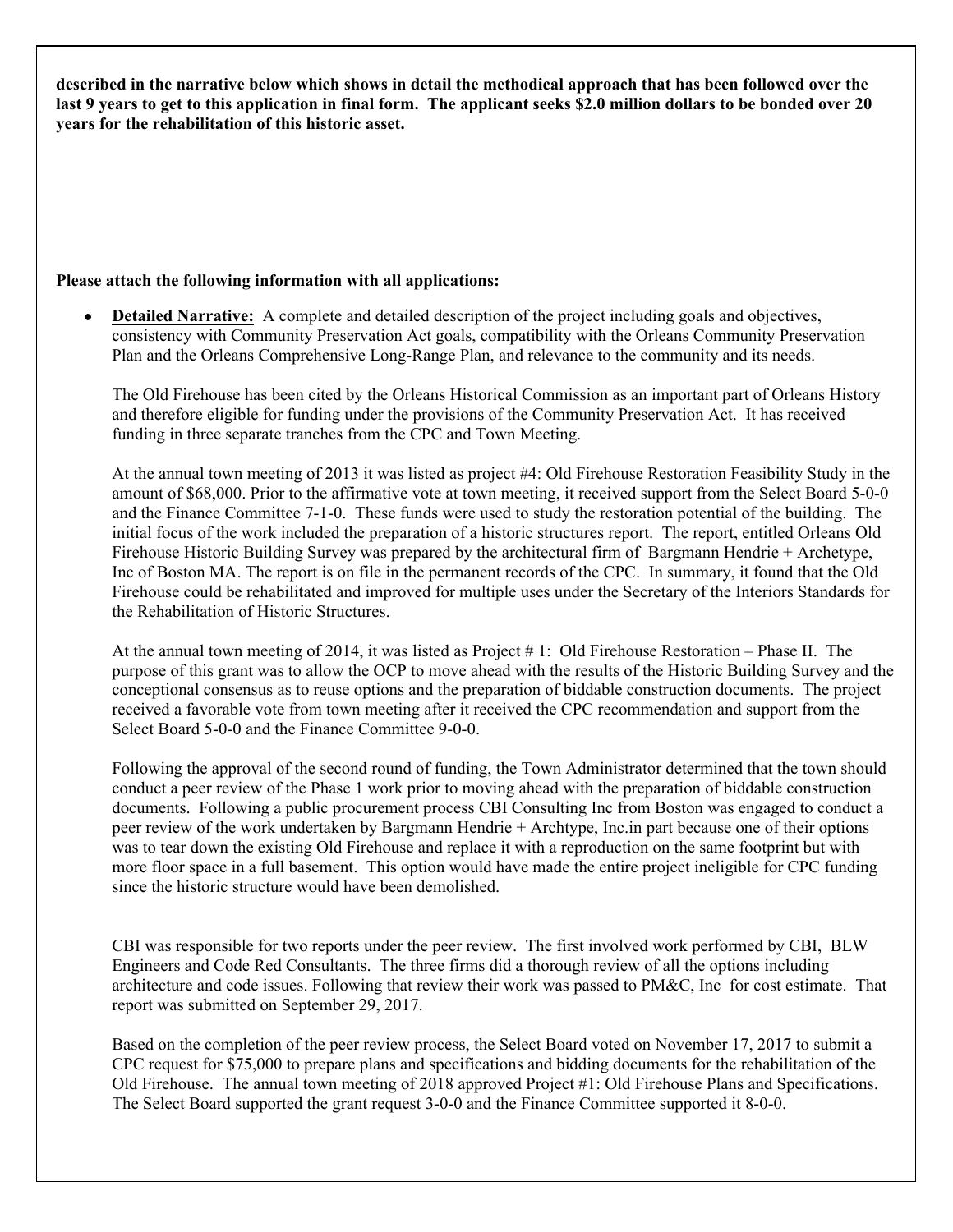Due to other priorities, the Old Firehouse project lay dormant until the fall of 2019 when the Select Board requested the Town Administrator to draft a charge for a new Community Building Renovation Task Force. The charge to the Task Force was reviewed and approved by the Select Board in February 2020 just prior to the COVID 19 pandemic shut down. The appointments to the Task Force were not made until September 2, 2020.

The Task Force began meeting remotely during the fall of 2020. After reviewing the past work undertaken with funds provided by the CPC, the Task Force met with the Select Board in January 2021 and recommended several changes to their Charge. Those changes were adopted and it was agreed that in order to comply with the procedures for public building projects in Massachusetts, a feasibility study should be commissioned. The RFP for that work was advertised on March 31, 2021. Proposals were received and after a review by a committee created by the Town Administrator ICON Architecture from Boston was selected.

The feasibility study was undertaken and presented to the Select Board by the Task Force on August 4, 2021. It received a unanimous vote from the Board to proceed to prepare final plans and specifications using the CPC funds originally approved in 2014 and 2018. In addition, on October 6, 2021, the Select Board authorized additional funding, in the amount of \$13,000, to be transferred from the Town's Building and Facilities Stabilization Account to cover the full cost of architectural services needed to prepare final plans and specifications for public bid in the spring of 2022.

On November 17, 2021the Task Force presented schematic drawings and other supporting materials to the Select Board and recommended that the Board vote to file an application with the CPC for construction funding in the amount of \$2.0 million dollars.

The Select Board, after a lengthy discussion, voted 5-0-0 to submit this application.

 **Action Plan and Timeline:** Note the estimated dates for project commencement and completion and list (with an explanation) all action and steps that will be required for project completion, including any legal requirements or any impediments to implementation.

The design contract with ICON calls for plans to be prepared for public bid by the end of February. Ron Collins and Alan McClennen met with the Architectural Review Committee on Thursday November 18th for a preliminary review of the project and the exterior design. The Committee was impressed with the work to date and encouraged us to proceed. With the approval of the schematic plans by the Select Board, ICON can now proceed directly to the Design Development phase. It is expected that that work will be ready for presentation to the Select Board for their approval in late December or early January. Following their approval, ICON will prepare final plans for bidding. Those plans will be presented to the Select Board for their vote of support and when approved the public bidding process will begin in late February. The schedule must be timed so that we get a bid opening prior to Town Meeting which convenes on Monday May 9<sup>th</sup>. The results of the public bids will give us the final cost. During this period, we will be able to return to the Architectural Review Committee for their final approval of the exterior plans of the Old Firehouse.

 **Financial Data:** Provide financial information for the project including total cost, additional revenue sources (public, private, in-kind, volunteer time and services), basis for the fiscal estimates and any other fiscal details currently available. Applicants are encouraged to submit more than one quotation from potential contractors.

As part of the Feasibility Study approved by the Select Board on August  $4<sup>th</sup>$ , the Task Force and ICON commissioned a conceptual cost estimate for the project. It is important to note that this estimate is based on the conceptual plans only. It was prepared by Miyakoda Consulting Inc and is attached to this application. It is higher than earlier estimates but, upon review we believe that some of the increase is due to inflation of construction costs during COVID19. Other increases are due to ICON's focus on higher energy efficiency in the rehabilitated building. Our contract with ICON includes funds for a second estimate prior to opening bids. Also, this bid does not include the costs of the Owner's Project Manager who must be engaged by the Town to manage a project of this size.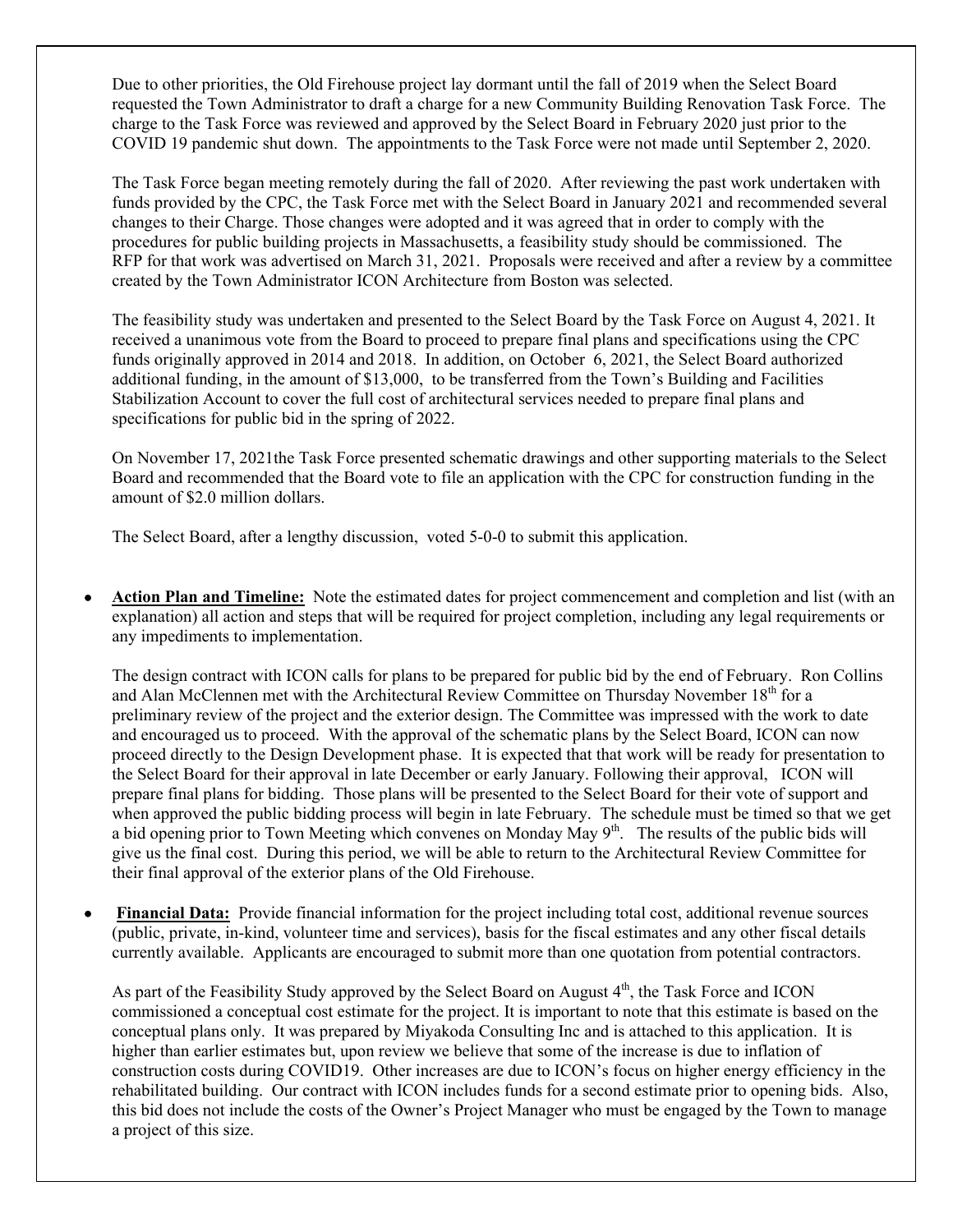The Old Firehouse has operated for many years under the provisions of a town meeting approved revolving fund. The Chamber of Commerce and the Orleans Community Partnership pay a monthly license fee which is large enough to cover the operating expenses of the building. We fully expect that when the building is rehabilitated it will be leased out for many functions which will increase the income stream to the revolving fund.

As of this writing, we do not see any other capital funds to support the rehabilitation of the Old Firehouse. It may be eligible for a Massachusetts Historical Commission grant but the next grant round for that process has yet to be announced.

Due to the projected cost of this project, it must go out to public bid. That means that the Town will receive competitive prices in the then current construction market.

#### **SELECTION GUIDLINES**

**1. Consistency with the Orleans Comprehensive Plan, Conservation, Open Space and Recreation Plan, and Affordable Housing Strategy Plan as well as any other planning documents that have received wide scrutiny and input:** 

**The rehabilitation of the Old Firehouse is consistent with the goals as stated in the Orleans Comprehensive Plan as follows**:

 Goal: To preserve the important historic and cultural features of the Cape landscape and built environment that are critical components of Orleans' heritage and economy.

 Policies: Additions or alterations to historic structures should be consistent with each building's architectural style and should not diminish its historic and architectural significance.

 The distinguishing, original qualities of a historic building, structure, landscape, or site and its setting should be preserved.

 The destruction, removal or alteration of historic material or architectural features should be avoided.

#### **The rehabilitation of the Old Firehouse is consistent with the Historic Preservation Goals and Objectives as set forth in the current version of the Community Preservation Plan.**

 Goals: The CPC, in consultation with the Orleans Historical Commission, has identified the following historical preservation goals. Proposals brought before the CPC must meet at least one of the following conditions: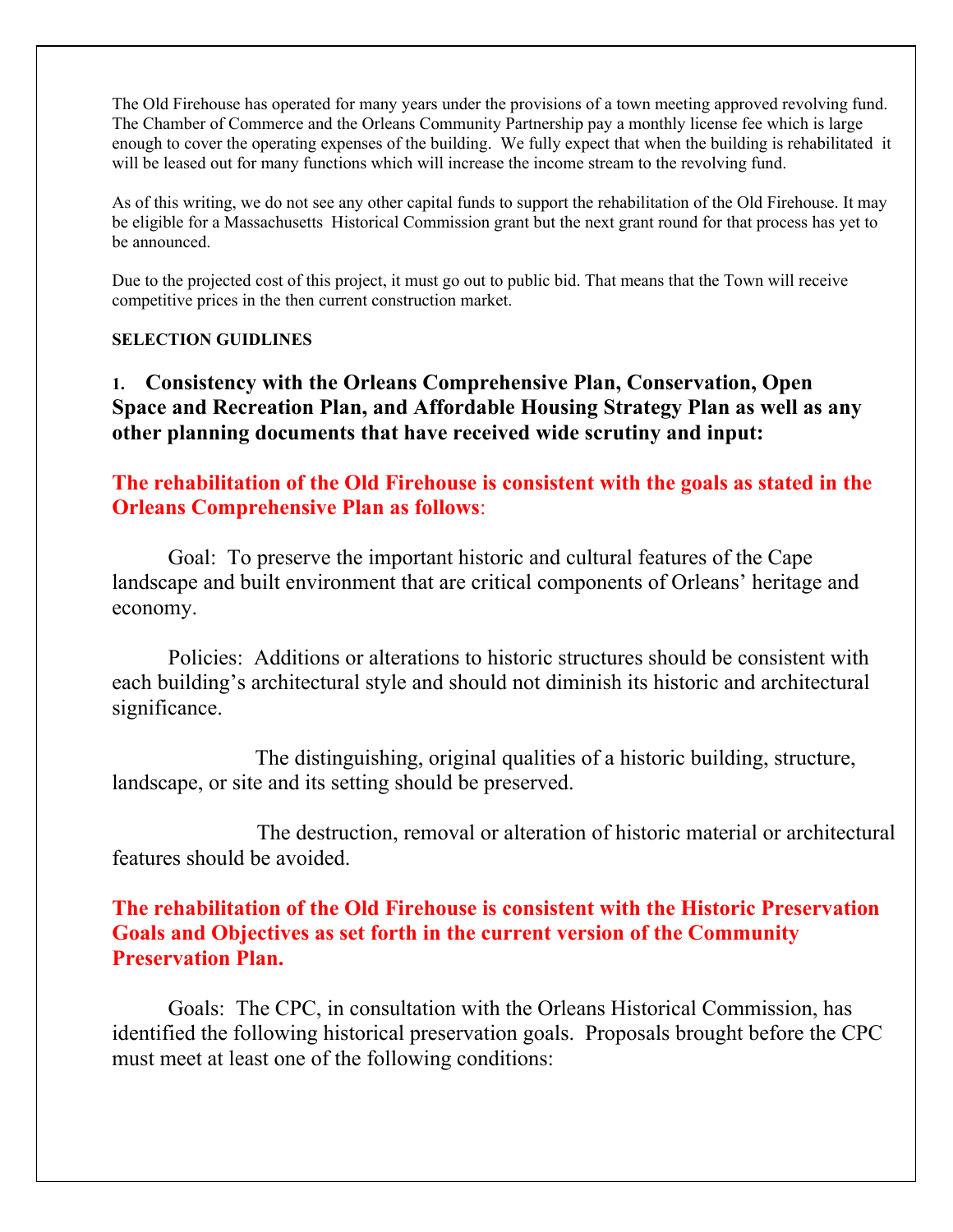A project which contributes to the essential element of public education on the history and heritage of Orleans, and the importance of the "built environment" in preserving our heritage.

 A project which preserves, restores and/or rehabilitates a structure, landscape, artifact, that is on the Orleans Historic Property Survey or that has been designated by the Historical 'commission as being historically significant.

### **The proposed rehabilitation of the Old Firehouse meets both of the above criteria.**

 Objectives: Proposals may be given preference for funding is they accomplish some or all of the following objectives:

 Protection, preservation, enhancement, restoration or rehabilitation of a historic, archaeological or cultural resource, especially those that are threatened. Resources may be either public or private.

 Protection, preservation, enhancement restoration or rehabilitation of an historical aspect of a property or site.

 Encouragement of the use of historic buildings for affordable housing, while maintaining the historic character and integrity of the building and the site.

Encouragement of the preservation of historic landscapes as open space.

Serve a community need to the greatest extent possible.

Provide for the education of the public on the importance of historic preservation.

**The proposed rehabilitation of the Old Firehouse meets four of the above objectives.** 

## **2. Preservation of the essential character of the Town as described in the Comprehensive Plan**

## **The rehabilitation of the Old Firehouse is consistent with the Vision Statement set forth in the Comprehensive Plan as follows:**

The Orleans Village Center is and will continue to be, a vibrant commercial and community center for the town, and will develop into a focal point for community and cultural activities and services for residents and visitors. The small-town character of the village will be maintained and enhanced. Mixed use and other appropriate development will be encouraged through changes to the zoning bylaws. Street trees and decorative landscaping will be encouraged. Improved sidewalks, lighting, street furniture and the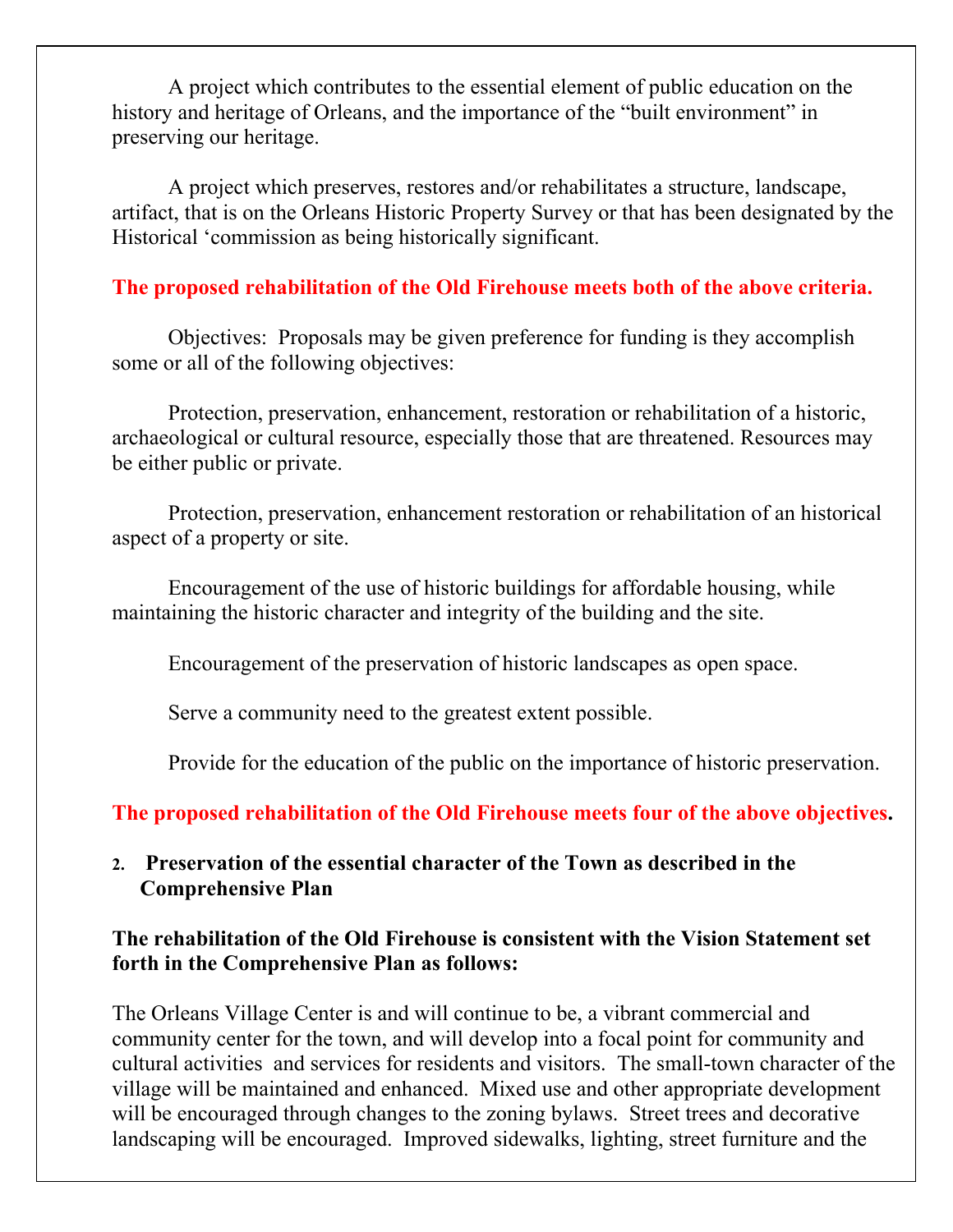placement of utility lines underground will be pursued. Consistent with a traditional village development pattern that will be safe and attractive for pedestrians, it will be desirable to have small shops lining the streets with parking provided to the rear of the buildings where possible. Sidewalk cafes will be encouraged. The scale and materials used for new construction in the village will be in keeping with the village character, and property owners will be encouraged to improve the appearance of existing buildings. Residential units above storefronts will be encouraged. Provisions will be made to accommodate the flow of vehicular traffic, but not at the expense of providing a safe and attractive pedestrian environment. Appropriate parking to serve businesses and village residents will be provided for.

**Therefore ,the rehabilitation of the Old Firehouse meets this decision guideline.** 

3. **Acquisition of, preservation of or rehabilitation of threatened resources**

**The rehabilitation of the Old Firehouse meets this decision guideline** 

**4. Serving currently under-served populations** 

**The Old Firehouse currently serves as the home base for Nauset Together We Can and space has been specifically set aside for these under-served middle school students. In addition, as can be seen in Attachment # 5 the building provides a home for many community groups each month.** 

**Accordingly, the rehabilitation of the Old fire House meets this decision guideline.** 

**5. Meeting more than one CPA purpose (linking open space, historic preservation recreation and community housing) or demonstrating why serving multipole needs is not possible.** 

**The rehabilitation of the Old Firehouse meets this decision guideline since it is enhancing Theresa's Way, a public path privately funded by the Orleans Improvement Association, that connects Parish Park through the site all the way to Cove Road.** 

**6. Feasibility and Practicality** 

**The description of the project history submitted in the detailed narrative above shows how the Town has gone to extremes to determine that the rehabilitation of the Old Firehouse is both feasible and practical and thus meets this decision guideline.** 

**7. Urgency. Not applicable, but it should be noted that the planning for the rehabilitation of this historic asset has been underway since 2012.**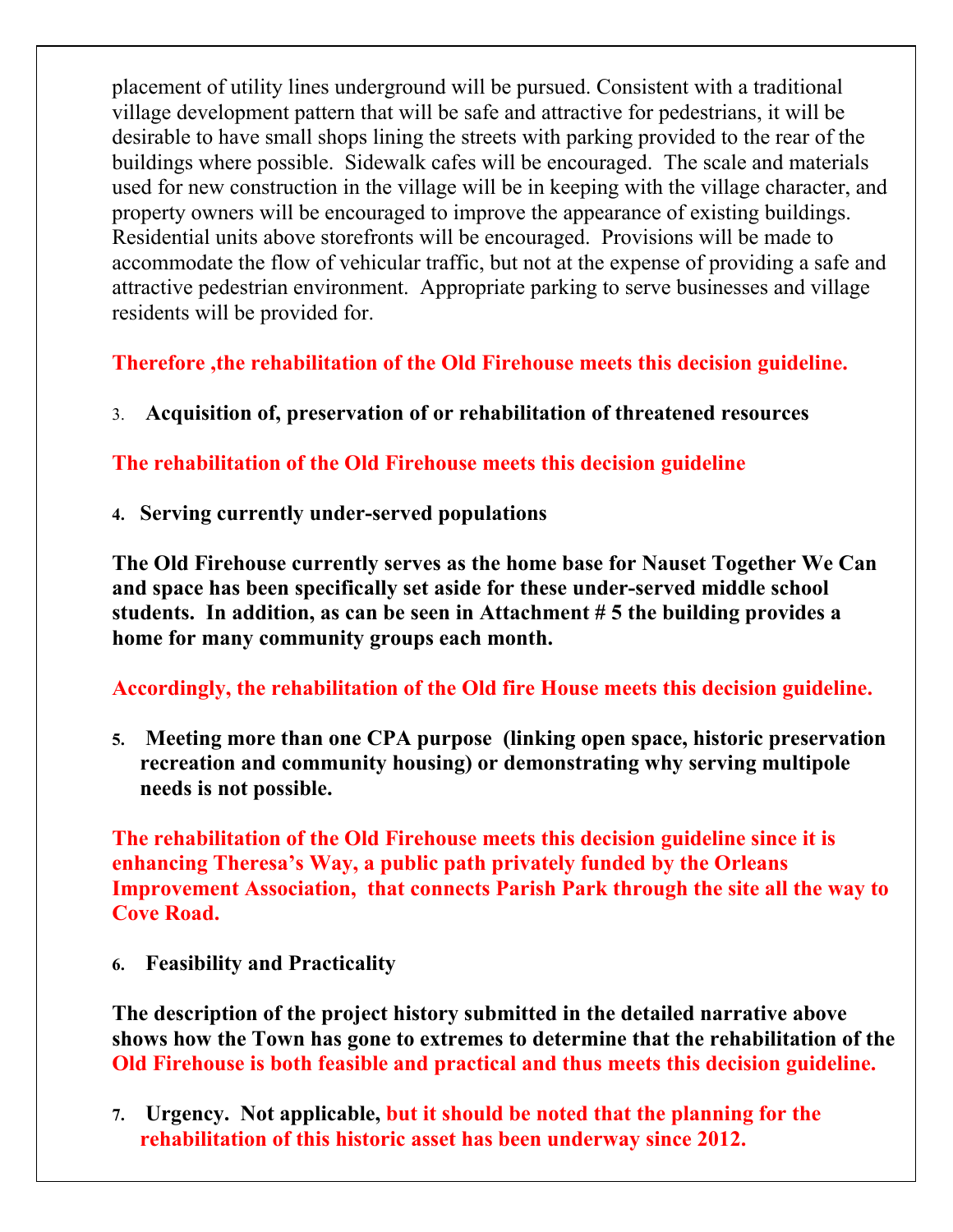**8. Affordability and ability to be implemented expeditiously and within budget.** 

**The detailed history of the project's development over the past nine years as described in the narrative above shows that the Town has gone to extremes to ensure that this project can now be implemented expeditiously and within budget, thus it meets this decision guideline.** 

**9. Advantageous cost/benefit value** 

**This building currently serves many small users that have no other place to meet as it fills its role as the center of the Orleans Cultural District. Yes, it is an expensive rehabilitation of an historical building in the Orleans Village Center but it provides a destination point to bring many diverse groups to Downtown. Thus, it has a positive cost/benefit value.** 

**10. Leverage of additional or multiple sources of public and/or private funds.** 

**The CPC receives a state match equal to about 30% of the Towns annual surtax. Given the current amount of state match, this project could be financed entirely with a portion of the State match and therefore be funded entirely with state funds. If so, it will meet this decision guideline.** 

**11. Preservation or utilization of currently owned town assets.** 

**The Old Firehouse has been owned by the Town since 1926. It functioned solely as a fire station until 1954 when the police department moved into the building. In 1967 police and fire departed and the building became an "orphan" and was used for a variety of uses. The Orleans Community Partnership has managed the use of the building on a volunteer basis since 2012. Through its stewardship of the building has become a center for many community activities. This CPC grant application provides an opportunity to preserve a currently owned town asset. Therefore, this CPC application meets this decision guideline.** 

**12. Consistency with recent town meeting actions.** 

**As noted in the project description above, the rehabilitation of the Old Firehouse has been voted by Town Meeting on three separate occasions (2013, 2014 and 2018) and has received funding through action at each of the three Town Meetings. Therefore, the rehabilitation of the Old Firehouse meets this decision guideline.** 

**13. Successful implementation by applicant of similar projects or demonstrations by applicant of ability to implement project as proposed.**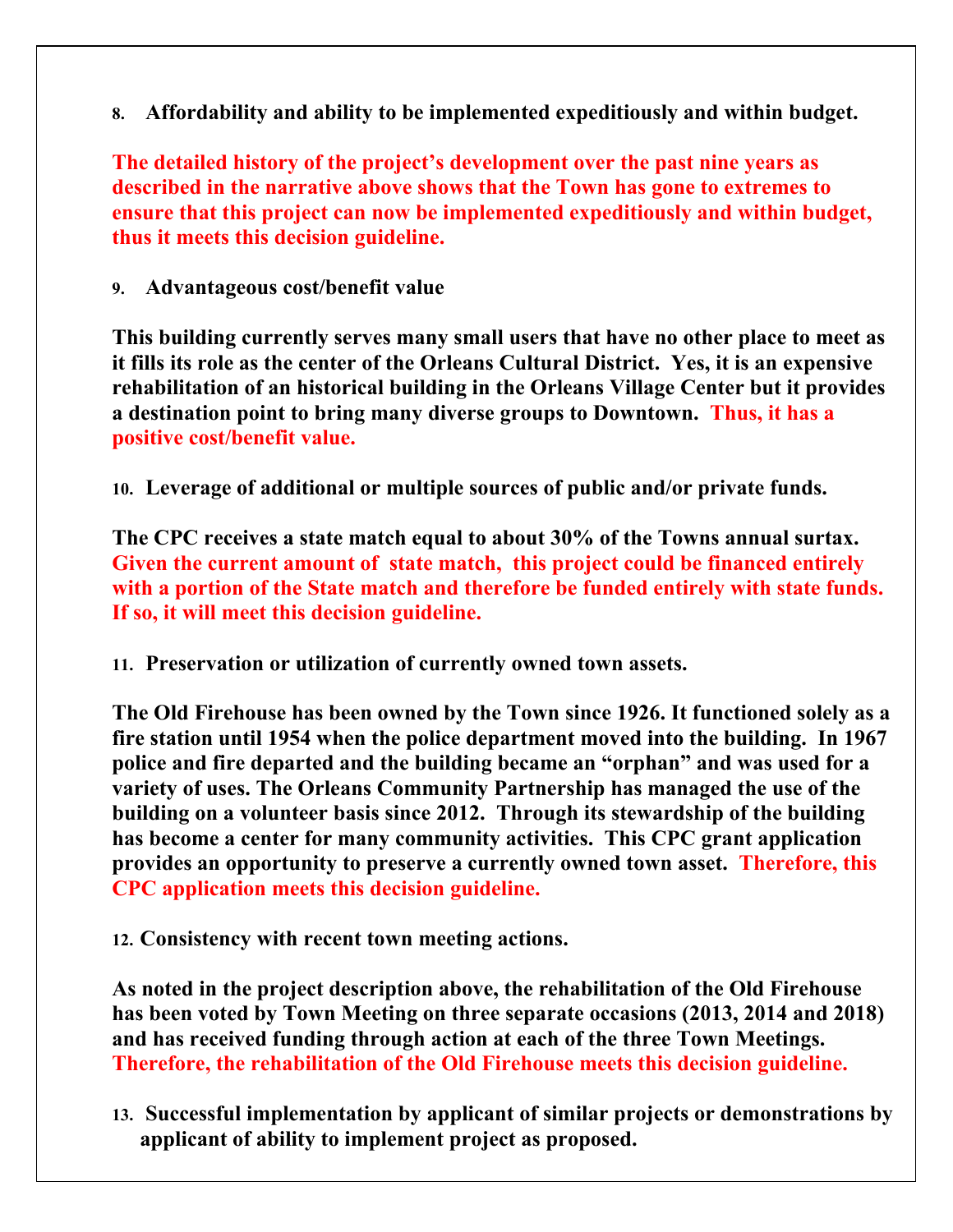**The applicant is the Town and therefore it has the required experience to implement this project. Therefore, the rehabilitation of the Old Firehouse meets this decision guideline.** 

**14. Qualifications of any individual or team proposed to work on the project.** 

**The applicant is the Town and therefore has the required qualifications to work on the project. Therefore, the rehabilitation of the Old Firehouse meets this decision guideline.** 

**15. Endorsement by other municipal boards or departments.** 

**The Select Board voted unanimously to proceed with the rehabilitation of the Old Firehouse and submit this application on November 17, 2021. The Architectural Review Committee gave a preliminary endorsement to the project on November 18, 2021.** 

**16. Creation of incentives for other public and/or private projects and/or collaboration to occur.** 

**It is hoped that the rehabilitation of the Old Firehouse will encourage other businesses along Main Street to invest in their properties.** 

**17. Provision of a dedicated source of funding for on-going maintenance, not from CPA funds.** 

**The Old Firehouse has been operated through a revolving fund for many years so the cost of operations comes from the license fees paid by the users and not from the taxpayers. Therefore, the rehabilitation of the Old Firehouse meets this decision guideline.** 

**18. Compliance with the current or proposed Orleans 'Zoning Bylaw and/or the laws of the Commonwealth.** 

**The Old Firehouse is a municipal use listed under the Schedule of Use Regulations of the Zoning Bylaw as a use permitted as a right in the Village Center Zoning District. Therefore, the rehabilitation of the Old Firehouse meets this decision guideline.** 

# **ATTACHMENTS**

**1. Schematic Plans**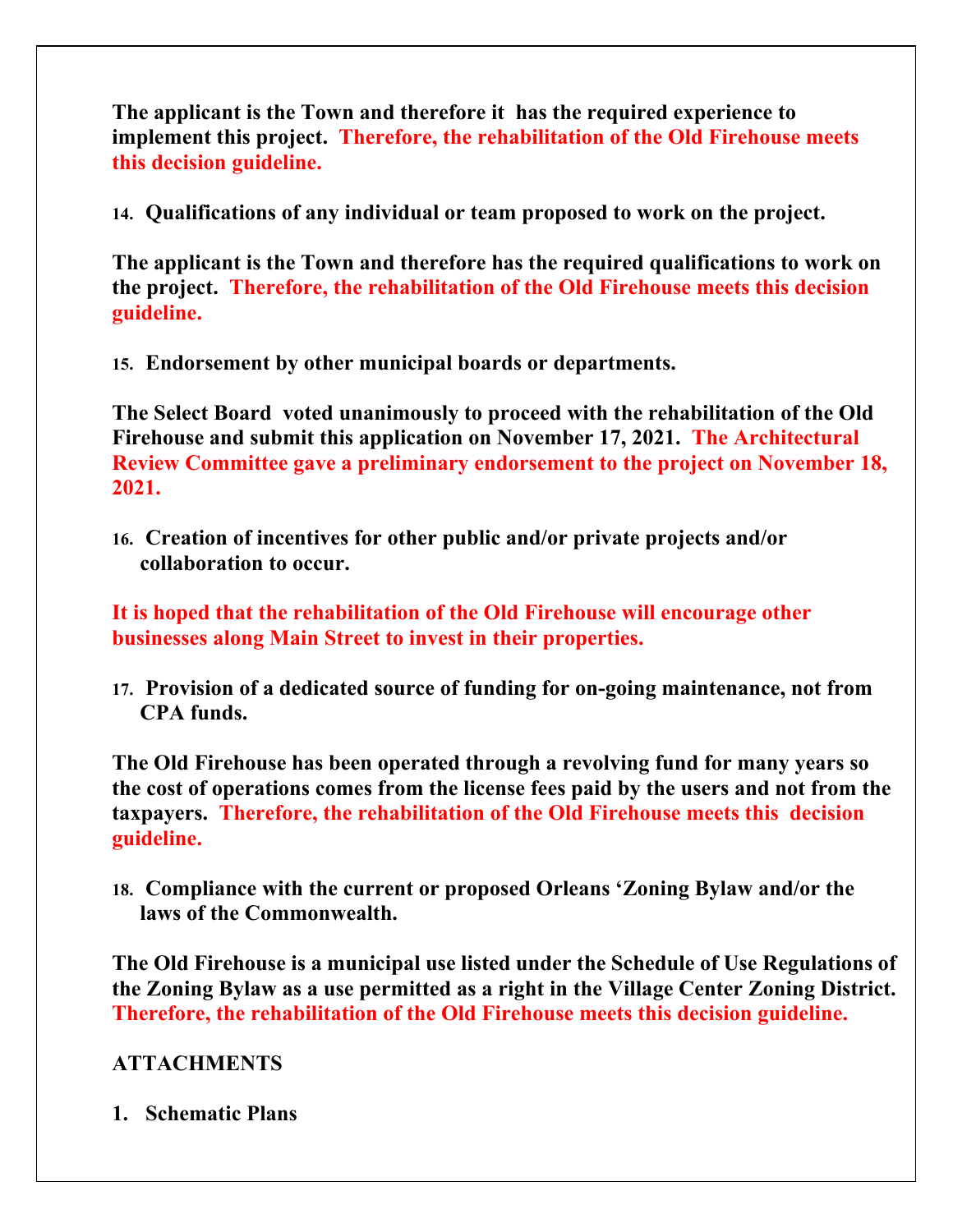- **2. Colored renderings showing site and building layouts**
- **3. Conceptual Estimate prepared by Miyakoda Consulting Inc July 27, 2021.**
- **4. Summary of community events at the Old Firehouse January 2020-March 2021**
- **5. User Groups 2017-2018 Meetings per Month**
- **6. Photos of recent events**

# **GUIDELINES FOR Projects Submission**

Please submit **one paper copy** of the application materials to the Community Preservation Committee, c/o Town Administrator, Town of Orleans, 19 School Road, Orleans, MA 02653 by Nov. 22, 2021. **Applicants must also email complete applications in PDF** to Jennifer Fountain, Administrative Assistant, at genuinejenfountain@gmail.com. A single PDF file which appends materials described in item 3 to the application form is preferred.

- 1. Applications must be received by Monday, November 22 to be considered for recommendation at the Annual Town Meeting.
- 2. Funds will be available on July  $1<sup>st</sup>$  following the Annual Town Meeting.
- 3. Applicants may include any maps, diagrams, and/or photographs pertaining to the project. Letters of Support for the project from community organizations or other sources may also be submitted.
- 4. The Community Preservation Committee may require additional (or more detailed) information or further clarification to a submitted application.
- 5. Prior to submission of funding applications, applicants should review the Community Preservation Act (MGL, Chapter 44B, through the Community Preservation Coalition Web site), the Orleans Community Preservation Plan and the Orleans Community Preservation Bylaw, copies of which are available on the Town Web site at https://www.town.orleans.ma.us/community-preservation-committee. Nonprofit organizations applying for historic preservation funds for historic structures should obtain a sample copy of an acceptable historic preservation deed restriction (available from the Town Administrator's office) since this type of document will be required. Applicants other than the Town of Orleans should also obtain a sample copy of the Agreement with the Town of Orleans that all successful nonprofit applicants will be required to sign. Please contact the Administrative Assistant by email with any questions.
- 6. Eligible projects must address one or more of the uses outlined in the Community Preservation Act, Sections 2 and 5 (2), as follows:

#### **Open Space**

Acquisition, creation and preservation of land to protect existing water supply/aquifer areas, agricultural and forest land, coastal lands, frontage to inland water bodies, wildlife habitat, nature preserves and scenic vistas.